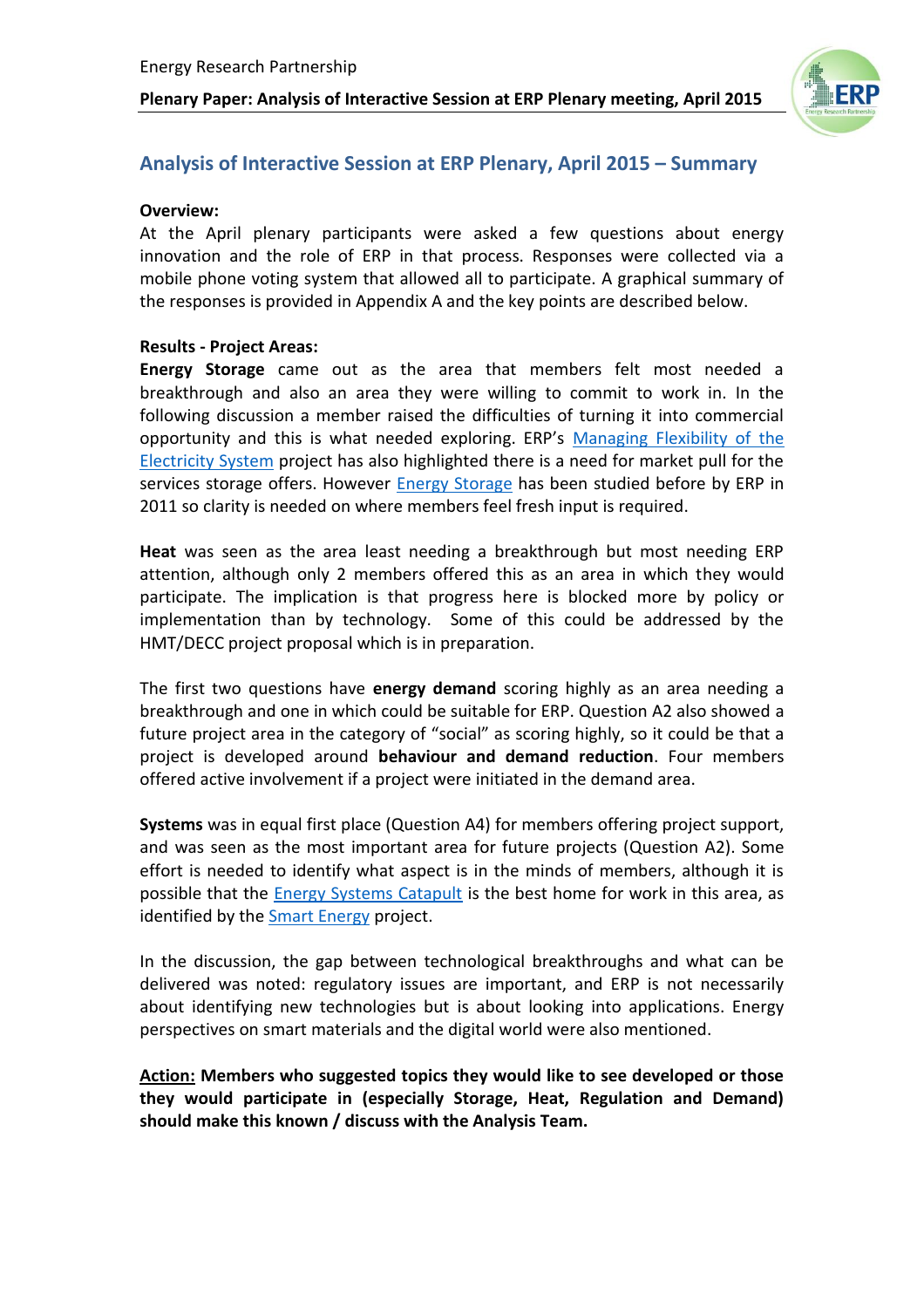

Given this a missing aspect was around **ERP's impact**. In fact "Impact" was viewed as one of the biggest weaknesses, particularly after a report has been published. 9 out of 24 Members suggested that **follow-up activities** were the best way for ERP to become more effective (Question B3). **Presenting at conferences** was seen as an important way to have more impact by 6 other members.

The **lack of profile** was the other big weakness, the implication being that ERP needed to get "out and about" more often.

In discussion it was noted that the value of ERP is in **public-private partnerships** as very few groups covered that spectrum and the real complexities across the system. Figuring out directions for future innovations would be essential.

### **Action Points:**

Some of the weaknesses highlighted in the areas of ERP impact, follow-up and profile have already been recognised and action is underway in the following areas:

- The development of an **ERP communications strategy** with the objective of "creating impact" at its core. The strategy (available soon) outlines tools, methods and a consideration of opportunities for ERP to have greater impact both broadly and on a per project basis. The Comms Strategy also clarifies the roles of all parties within ERP and recommends a review (with report) of ERP's role and impact. Key stakeholder groups are being identified and output is now being crafted for the specific audience in mind.
- The **new ERP website** has provided stronger branding and ease of use, with a focus on communicating ERP's role, accessibility for the user and an easy search function for project work. A new Members' Area is also currently being populated with access to meeting papers and the aforementioned ERP Comms Strategy.
- Alongside this, ERP's presence on **social media** has also increased. We would like to request that all Members/Member Orgs follow us on twitter at [@erpuk\\_info](https://twitter.com/@erpuk_info) and on [LinkedIn.](https://www.linkedin.com/company/energy-research-partnership)
- As a result of the redesign of the website, consistent ERP branding is also being rolled out for all ERP documents.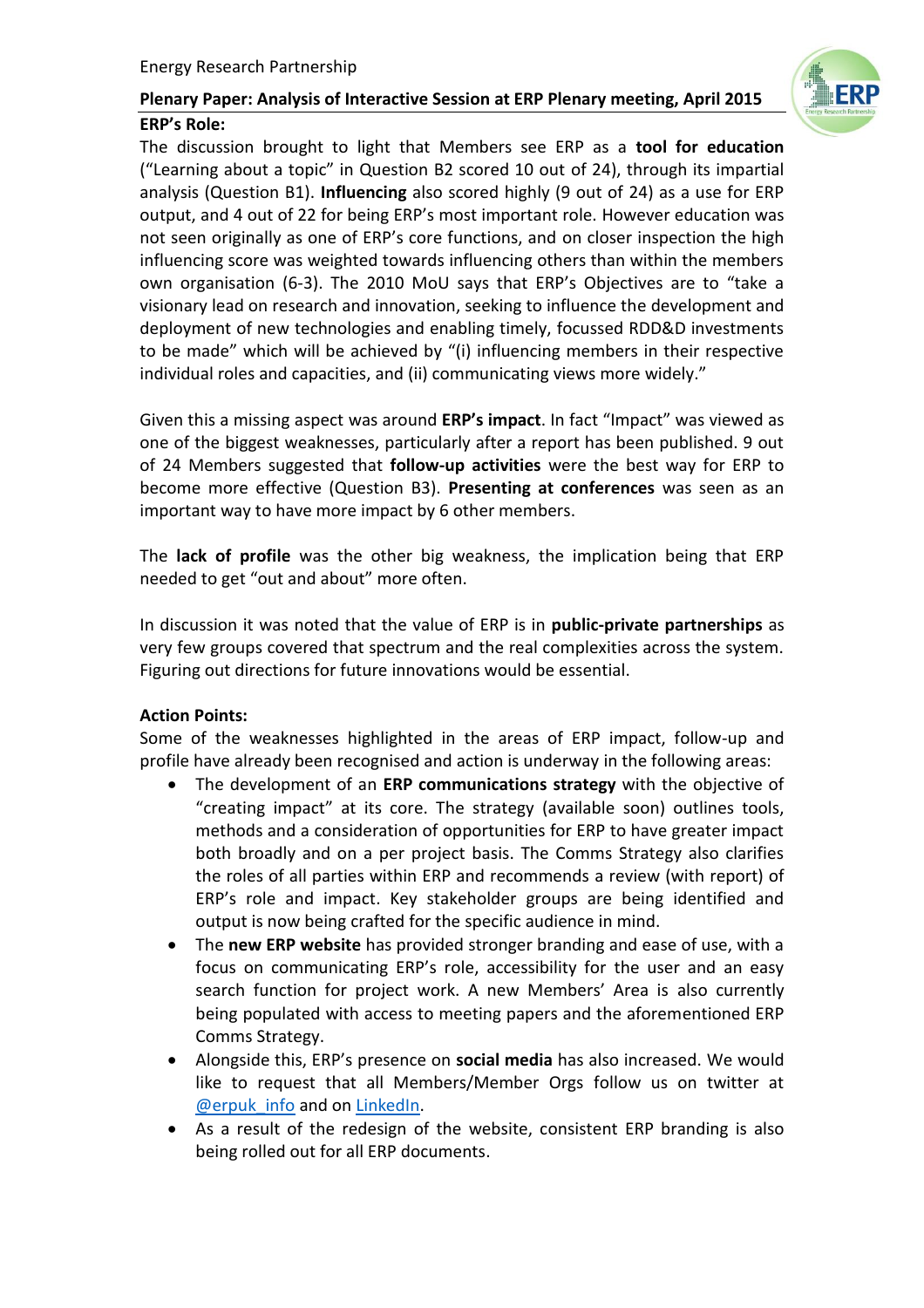

Other Action Points of note are:

- **Report launch events:** Last year the work on minerals was launched jointly with UKERC. Further launch events with other organisations are being explored as a way to raise the profile of particular work areas.
- **Conferences and joint workshops**: In the last 6 months ERP has worked with UK Water Research and Innovation Partnership (UKWRIP) and The Infrastructure Transition Research Consortium (ITRC) to host a workshop on the energy-water nexus. A number of further workshops are also being considered, e.g. for the proposed Horizon Scanning work.
- Finally, a formal ERP leaflet collating our **'impact to date'** has been recommended and will be produced later this year.

Although work is underway to improve ERP's impact, the interactive session was a valuable reminder of the work that needs to be done, particularly in the area of post report follow-up, for example ensuring recommendations are considered and implemented.

We would like to thank Members for their input at this session.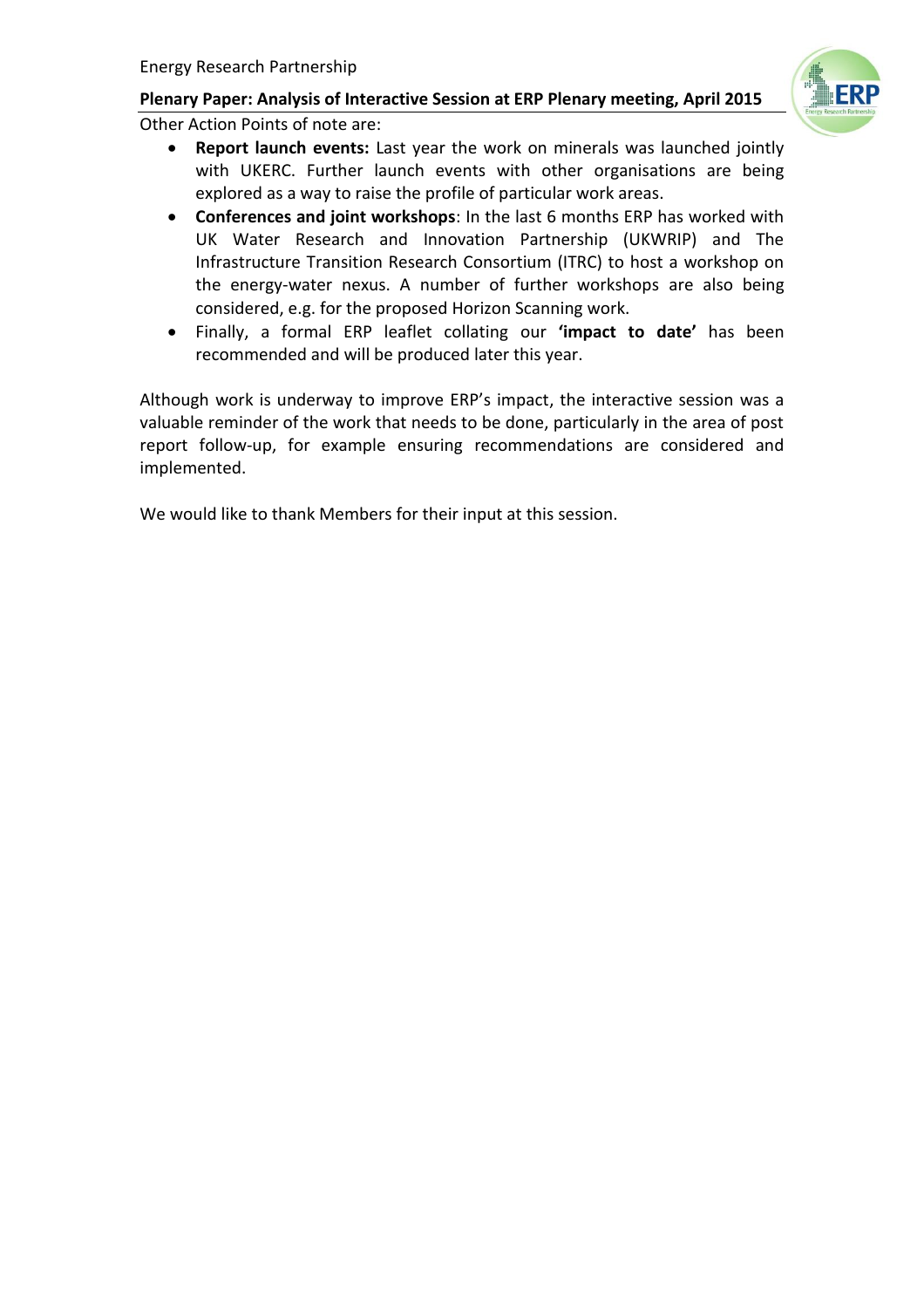

#### **Appendix A – Responses Given:**

# **A1: Where do we need a breakthrough?**



This was a question with free format answers. Some categories have been combined.

### **A2: Future Project Area?**

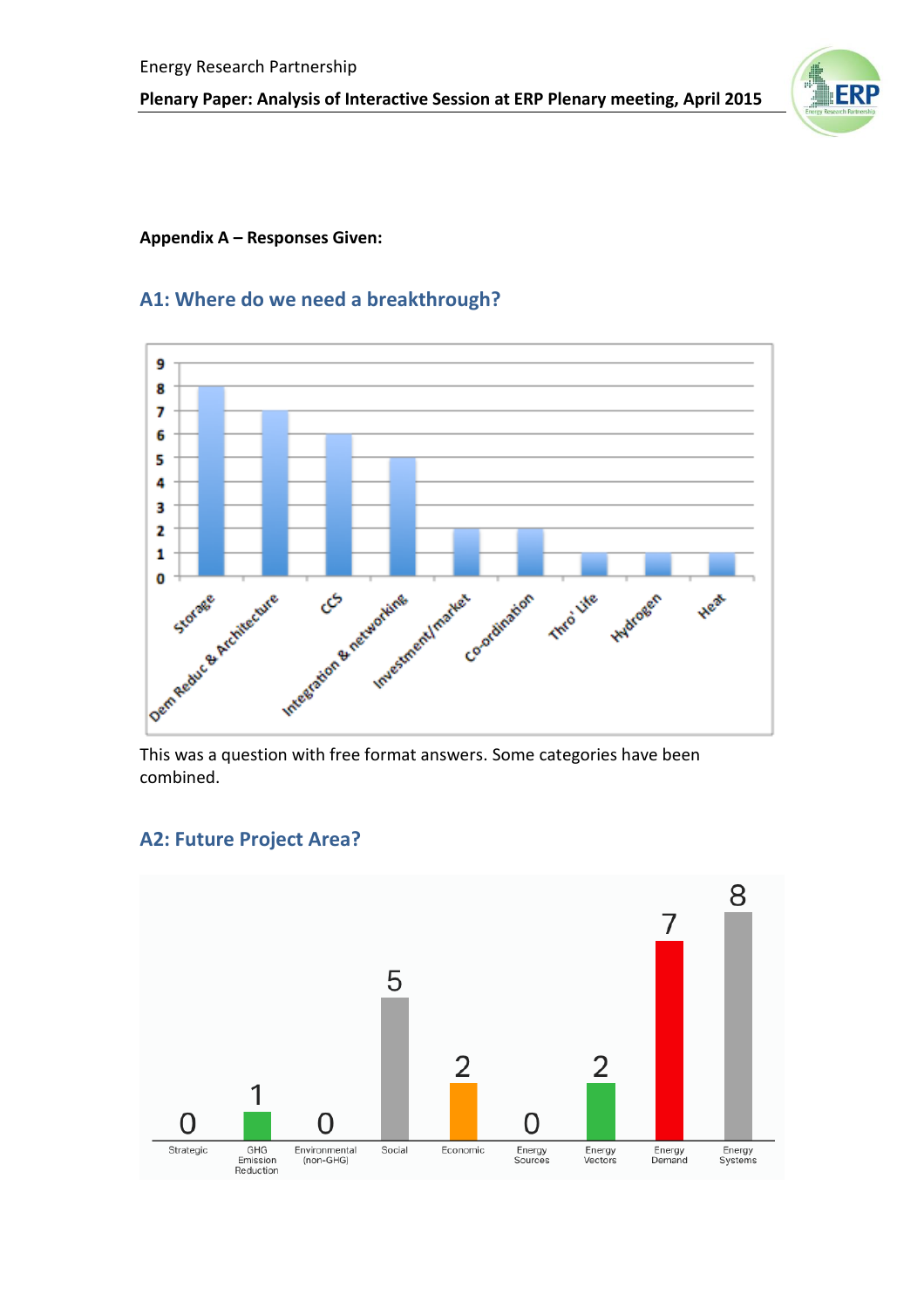



# **A3: Which sectors would most benefit from ERP's input?**

# **A4: Project I would actively participate in**

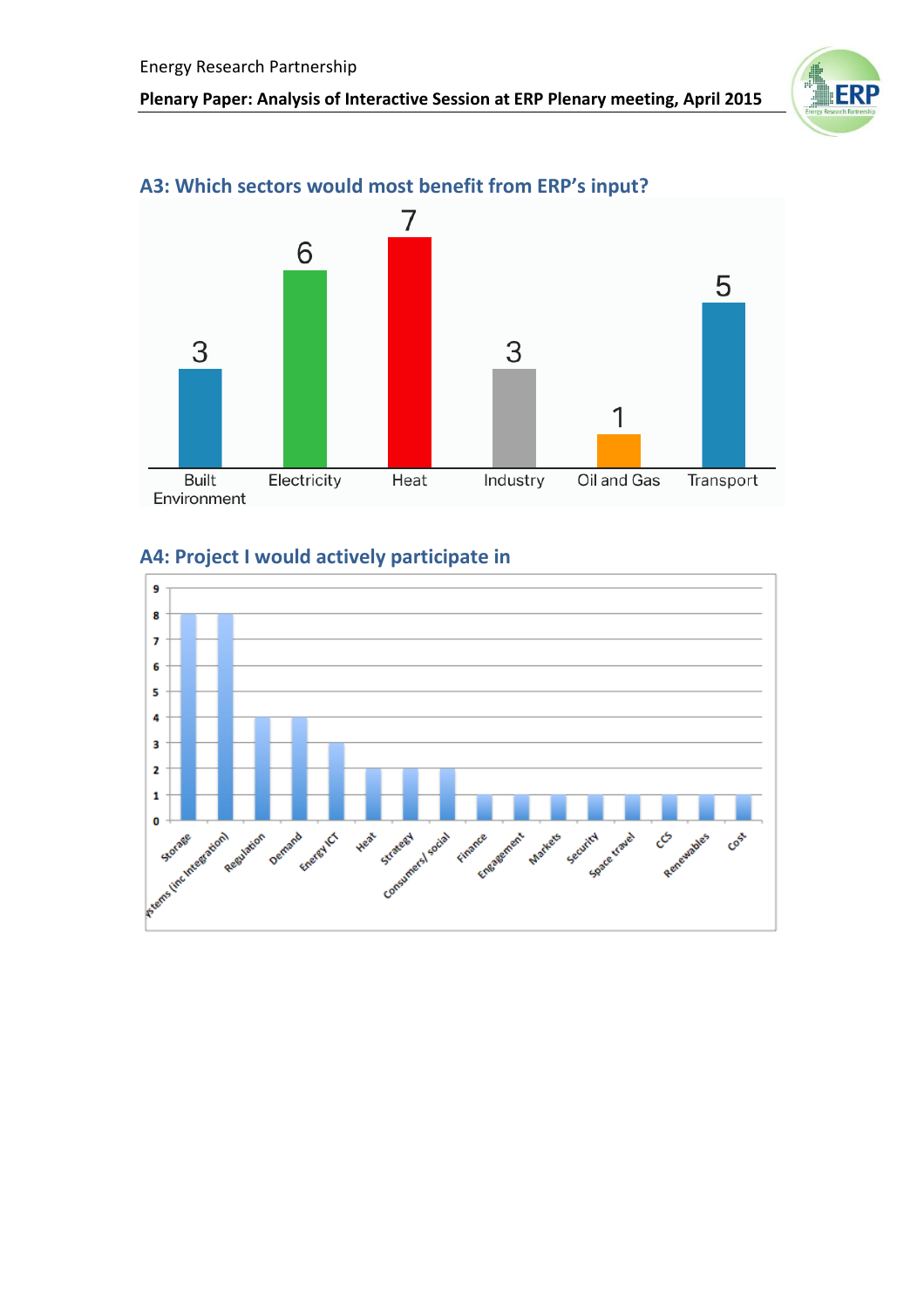



## **B1: ERP's most important role**